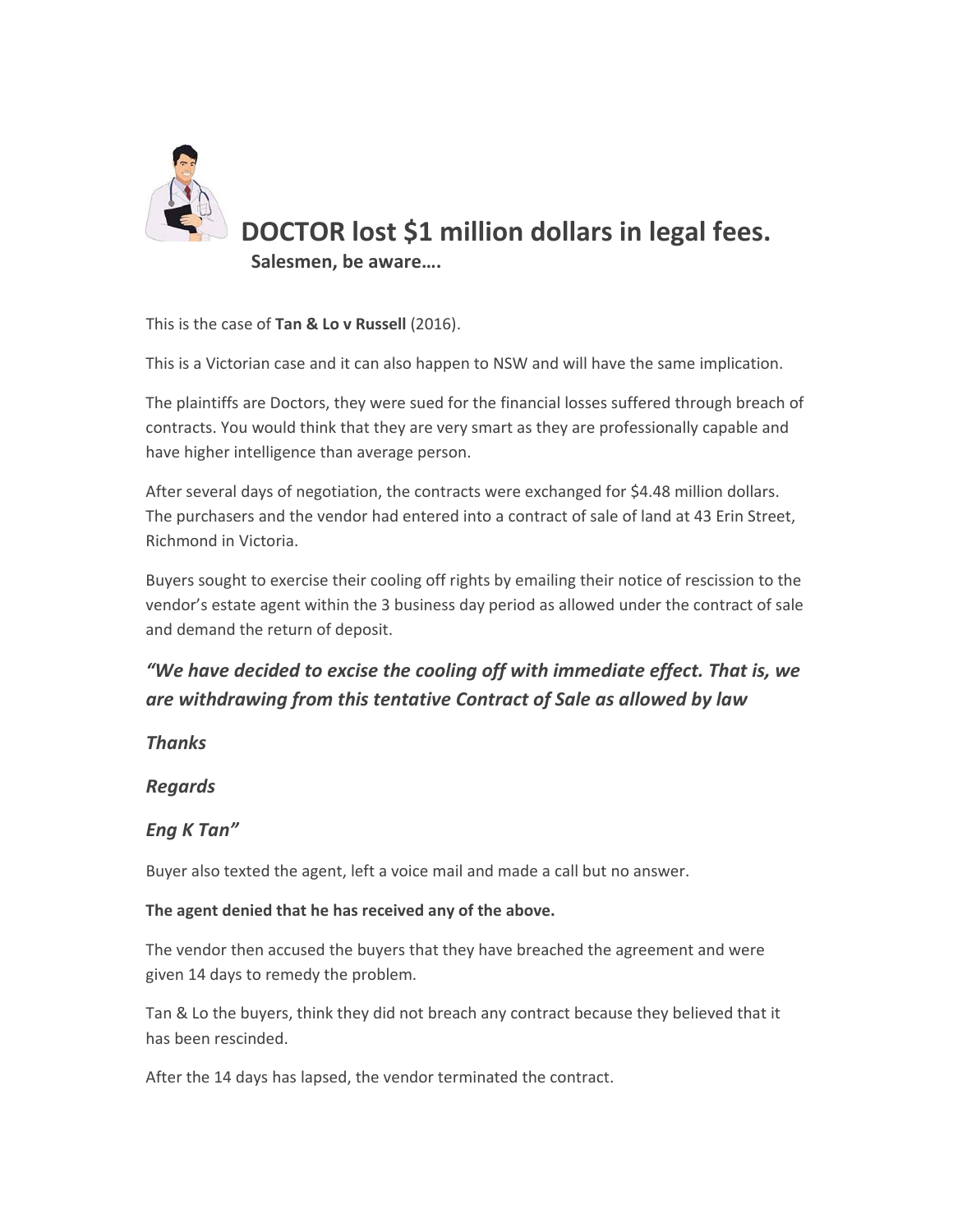This matter went to the Supreme Court.

Both sides hired the best legal minds in Australia.

It all came down to; does the real estate agent have the authority or duty to receive the Notice of Rescission?



The Court's decision is that purchasers had not validly terminated the contract of sale. The trial judge agreed that S31 Act **did not authorise** the vendor's real estate agent to receive the notice of termination.

Judge Cameron said;

**The duty of the salesman is to find buyers and not receive the Notice of Rescission.**

**Therefore, Tan & Lo lost the case and more than \$1 million.**

## **SMART TIP**

This is a new rule.

If you are a sales agent and you receive a notice of rescission, you should call the purchaser's conveyancer to fax another rescission notice to the vendor's conveyancer. You should also contact the vendor and purchaser to make sure it was actually rescinded.



Note: This case has not ended. Tan & Lo is appealing to a higher court.